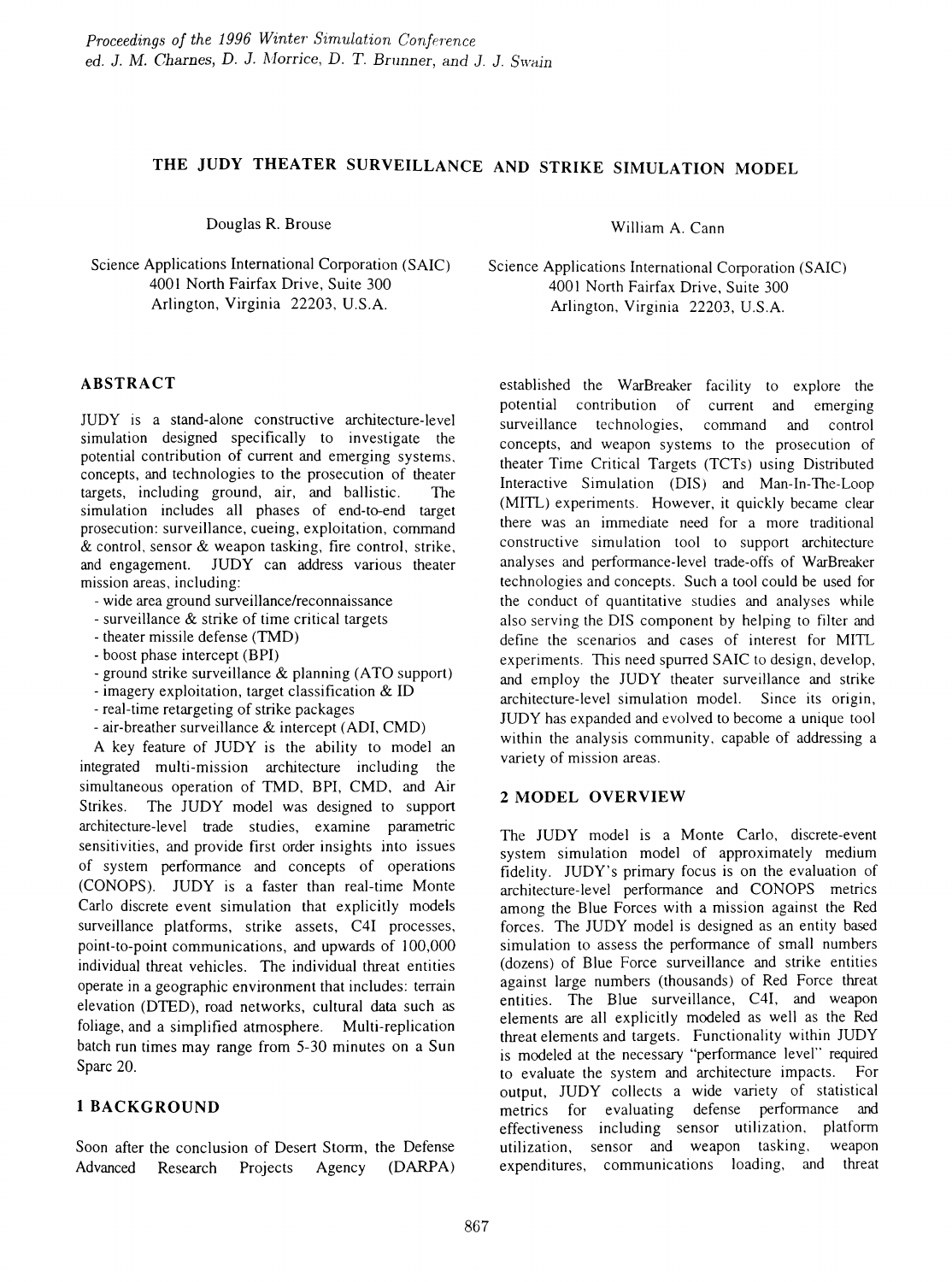leakage. JUDY is written in FORTRAN 90 and consists of approximately 50,000 lines of code with 400 subroutines. User and technical documentation for JUDY is available (Brouse, Cann, and Kalbaugh 1996).

From the outset, JUDY was designed to be plug and play since alternative architecture and system design was the intended analysis regime. The highest level Blue entity is an element. An element is typed as an aircraft, ground site, aircraft, or satellite. All elements may have sensors, weapons, functions, and communications associated with them. At the extremes, a Blue architecture may consist of a single, centralized, multiple function element or many, distributed, single function elements.

The Red threats are designed to be a single entity but can represent some level of aggregation. The threats move across the terrain in deterministic or random motions. The movement can be on-road or off-road. Fixed ground targets such as bridges, C2 nodes, and lADS sites may also be specified. In addition, Red threats may be defined as aircraft, cruise missiles, or ballistic missiles.

The environment consists of a table top playing surface that can be overlaid with masks to represent cultural data, line-of-sight (LOS) data, road data and weather data. Two modes for LOS can be used: direct DTED computation or a LOS distribution derived from DTED. Road data is provided by Digital Chart of the World (DCW).

These three model segments (elements, threats, environment) comprise the basis of JUDY's modeling features and are described in more detail as follows.

#### 3 BLUE ELEMENT DEFINITION

The element is the basic building block of a surveillance and strike architecture. The element is defined by its component definitions which are the platform type, the procedure (or function) definition, the sensor definition, the weapon definition and the communications definition.

As a platform, an element may be an aircraft, a ground site, or a satellite. Each platform is set to be either active or inactive at the onset of a simulation. In addition, each platform is given a tasking mode. The tasking modes control whether the platform will accept internal or external tasking and whether the platform will change its waypoints to accommodate the tasking and targeting.

The aircraft requires that a home base, takeoff time, flight waypoints and aircraft type be defined. All aircraft will start at the home base, takeoff at a given time, then traverse the waypoints as the simulation progresses. An aircraft's characteristics include speed, rate of turn, endurance, rate of climb, and turn around time. The takeoff time can be randomized to ensure different starting conditions for each replication. When the aircraft has reached the limit of its endurance it will return to base, unless it is currently tasked to perform a strike in which case it will return to base when the strike is complete. The aircraft will also return to base when it has used the last of its weapons.

A fixed ground element will be situated at its location throughout the entire simulation. The satellite element does not move and is geo-stationary over the scenario geography at all times.

The functionality of an element is defmed by the procedures it has onboard. Each procedure allows the element to accept certain communications inputs, perform certain functions, and output communications messages to specified destinations. The functions which may be assigned to elements include:

- sense
- process
- detect
- recognition
- correlation
- data fusion
- sensor management
- weapon allocation
- ground target strike
- air target strike
- boost phase in tercept strike
- data relay
- fire control radar

All necessary functions to complete an architecture and mission must be mapped to the elements. When using more than one element, the functional flow is defined by prescribing a destination element for each function's<br>outgoing communications messages. An example outgoing communications messages. functional flow for a theater missile defense mission is shown in Figure 1.



Figure 1: Example TMD Functional Flow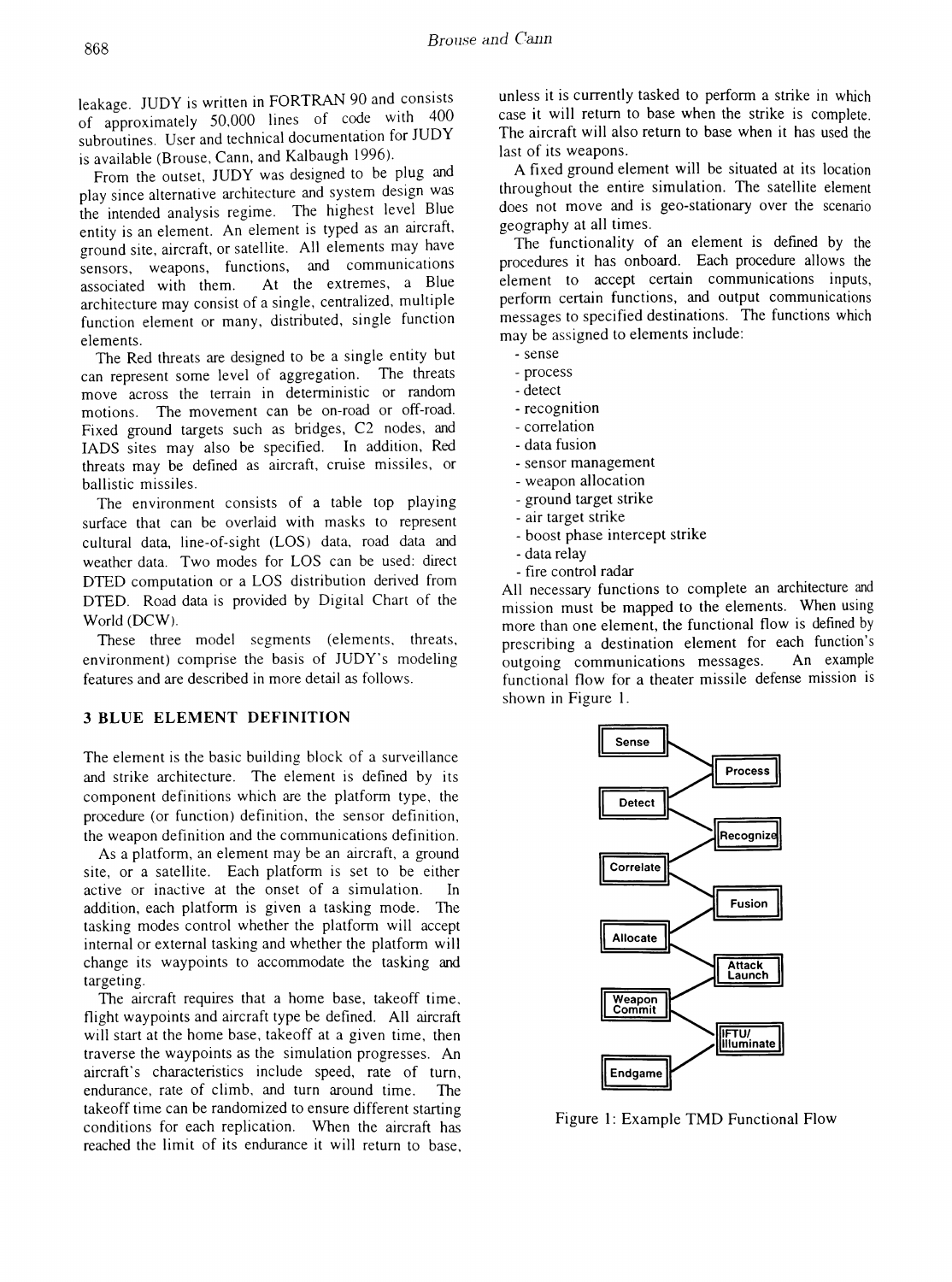Each function has an inherent time, number of processors, and list of destinations. A function on an element can name its own element as its destination if the next function is onboard the same element.

Each sensor package used onboard an element is described by its sensor characteristics. Each sensor package can have multiple components and each component requires resources to operate. In addition, each sensor package is given a limited number of resources available at anyone time. This allows control over the simultaneous operation of multiple sensor components. Sensor characteristics which define sensor operation include field of view constraints (azimuth, elevation, range), resolution, frequency, scan time, beamwidth, minimum detectable velocity, Pd, target location error, and other detailed radar parameters. Sensors which can be modeled in JUDY include MTI, Spot SAR, Strip SAR, ISAR, EO/IR imagery, spacebased IR, airborne IR, and air defense surveillance and fire control radars.

Weapons in JUDY can be delivered from ground systems (i.e. SAMs and ATACMS) or air vehicles (i.e. AAMRAM and ground munitions). Weapons delivery is modeled using interceptor flyout fans or a constant velocity. Aircraft delivery systems may be enabled by on-board target acquisition sensor such a forward looking infrared (FLIR). If an aircraft does not immediately acquire the target, the aircraft may perform a search.

Communications within JUDY are point-to-point between elements. The communications capability of an element is defined by its baud rate and the function message sizes. Each element has transmit and receive message queues with maximum message buffer and queue disciplines. Message queues can be either FIFO (First In, First Out) or LIFO (Last In, First Out). Once a transmit or receive buffer limit has been exceeded, messages are lost.. Communications within JUDY may be LOS-constrained or non-LOS constrained

## 4 RED THREAT DEFINITION

JUDY is capable of modeling a variety of threat target types (ground, air, ballistic). Each threat target type is defined by its motion style, value, LOS type, and terrain following nature. JUDY allows these target motion styles:

- fixed (no motion)
- random motion on roads
- random motion off roads
- TCTs on roads
- TCTs off roads
- deterministic motion off roads
- air breathers (waypoints)
- ballistic missiles (flyout curve)

Target value is used to rank targets during strike allocation. The LOS type specifies whether LOS calculations are done with actual DTED or a statistical interpretation of DTED. Additionally, a target may travel at an absolute altitude or at an altitude above local terrain.

Movement types associated with road networks require additional road input data defined in detail in separate input files. JUDY has been used to model as many as 200,000 individual ground targets moving along a road network.

## 5 ENVIRONMENT DESCRIPTION

JUDY operates in a geographic environment that includes: terrain elevation, road networks, cultural data such as foliage, and a simplified atmosphere. The terrain elevation can be defined using DTED data or using a cumulative density function (CDF) which is a preprocessed statistical interpretation of minimum grazing angles based on DTED. It is also possible to run JUDY with a bald earth. The road networks are defmed by a series of nodes (intersections) and links (connections).

Cultural data consists of a type or code for each grid point in the scenario geographic region. Cultural data codes exist for water, open land, forest or vegetation, and urban areas. In addition to cultural specifications for each grid point, a delimitation flag for each grid point may also be specified to exclude certain region from consideration. The simplified atmosphere includes a fraction or percent of grids affected by weather and an update time for each weather calculation..

## 6 MODEL OUTPUT

The JUDY model is capable of generating a wide variety of outputs which describe the event history of the simulation. If desired, each key event or activity may be traced throughout the simulation. In addition, JUDY collects and reports a vast array of descriptive statistics which provide measures of effectiveness for architecture perfonnance. The JUDY simulation model generates three primary output files. First, JUDY can record each key event during a replication in a history file. Next, JUDY collects and reports statistics for each Monte Carlo trial or iteration in the replication statistics file. Lastly, JUDY collects and reports statistics over all replications in the grand summary statistics file.

Pertinent output statistics are gathered in all key functional areas such as surveillance, communications, battle management, weapons systems use, and defense effectiveness. The statistics collected include sensor utilization, targets detected and tracked, tasking response time, target revisit rates, target location certainty, area coverage. In addition, the model outputs strike mission effectiveness, targets killed, sorties flown, weapons frred, and threat keepout distance.